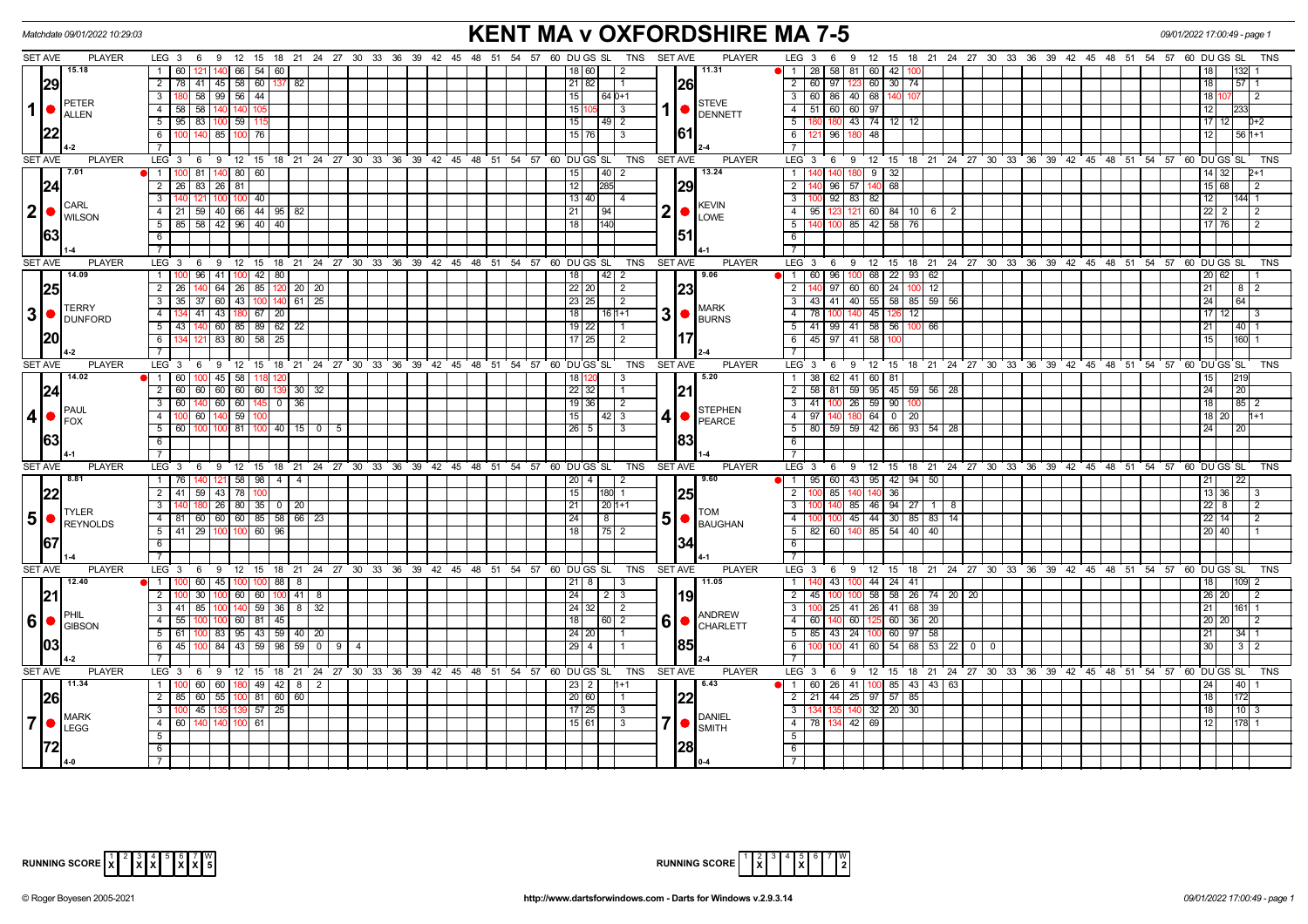|                |           | <b>KENT MA v OXFORDSHIRE MA 7-5</b><br>Matchdate 09/01/2022 10:29:03<br><b>TNS</b><br><b>SET AVE</b><br><b>PLAYER</b><br><b>PLAYER</b><br>$LEG_3$ 6<br>12 15 18 21 24 27 30 33 36 39 42 45 48 51 54<br>57 60 DU GS SL<br>LEG <sub>3</sub><br>15 18 21 24 27 30 33 36 39 42 45 48 51 54 57 60 DUGS SL<br>- 9<br>12<br>9<br>60 60 97 36 |  |                        |                |                   |           |                 |                         |         |                        |              |    |               |  |                                                            |    |               |  |            |                 | 09/01/2022 17:00:59 - page 2 |                |                  |            |            |                |              |  |                                              |      |                  |                          |                |                       |                 |     |        |            |       |  |  |                                                         |  |    |    |                               |    |           |     |                |            |
|----------------|-----------|---------------------------------------------------------------------------------------------------------------------------------------------------------------------------------------------------------------------------------------------------------------------------------------------------------------------------------------|--|------------------------|----------------|-------------------|-----------|-----------------|-------------------------|---------|------------------------|--------------|----|---------------|--|------------------------------------------------------------|----|---------------|--|------------|-----------------|------------------------------|----------------|------------------|------------|------------|----------------|--------------|--|----------------------------------------------|------|------------------|--------------------------|----------------|-----------------------|-----------------|-----|--------|------------|-------|--|--|---------------------------------------------------------|--|----|----|-------------------------------|----|-----------|-----|----------------|------------|
| SET AVE        |           |                                                                                                                                                                                                                                                                                                                                       |  |                        |                |                   |           |                 |                         |         |                        |              |    |               |  |                                                            |    |               |  |            |                 |                              |                |                  |            |            |                |              |  |                                              |      |                  |                          |                |                       |                 |     |        |            |       |  |  |                                                         |  |    |    |                               |    |           |     |                | TNS        |
|                |           | 8.83                                                                                                                                                                                                                                                                                                                                  |  |                        | 32             | 60                |           |                 |                         |         |                        |              |    |               |  |                                                            |    |               |  |            |                 |                              |                | 16 I             |            |            |                |              |  | 8.05                                         |      |                  |                          | 41             |                       | 45              |     |        | 97 39 79   |       |  |  |                                                         |  |    |    |                               |    | 20 79     |     | -2             |            |
|                | 25        |                                                                                                                                                                                                                                                                                                                                       |  | 2                      | 60 I 81 I      |                   | 85        |                 |                         |         |                        |              |    |               |  |                                                            |    |               |  |            |                 | 15                           |                | 52 2             |            |            |                | <b>26</b>    |  |                                              |      | $2 \mid 45$      |                          |                |                       | 43              | 48  |        |            |       |  |  |                                                         |  |    |    |                               | 18 |           |     | 3              |            |
|                |           | <b>KEVIN</b>                                                                                                                                                                                                                                                                                                                          |  | $\mathbf{3}$           |                |                   |           |                 | 60   85   41   55   140 |         |                        |              |    |               |  |                                                            |    |               |  |            |                 | 18 <sup>1</sup>              |                | $\boxed{20}$ 2   |            |            |                |              |  | <b>TERRY</b>                                 |      | 3 I              |                          |                | 100 81 80 62 38       |                 |     |        |            |       |  |  |                                                         |  |    |    |                               |    | 17 38     |     | $\overline{2}$ |            |
| 8 •            |           | SMITH                                                                                                                                                                                                                                                                                                                                 |  | $\overline{4}$         | 45             | l 95 l            |           |                 |                         | 61      | $\overline{0}$         | $\mathbf{0}$ |    |               |  |                                                            |    |               |  |            |                 |                              |                | $\sqrt{20}$ 2    |            |            | 8 <sup>1</sup> |              |  | WOOD                                         |      | 4 8 8 8          |                          |                | 45 62 85 85 96 32 16  |                 |     |        |            |       |  |  |                                                         |  |    |    |                               |    | 22<br>16  |     |                |            |
|                |           |                                                                                                                                                                                                                                                                                                                                       |  | $\overline{5}$         |                |                   |           |                 |                         |         |                        |              |    |               |  |                                                            |    |               |  |            |                 |                              |                |                  |            |            |                |              |  |                                              |      | $\overline{5}$   |                          |                |                       |                 |     |        |            |       |  |  |                                                         |  |    |    |                               |    |           |     |                |            |
|                | <b>28</b> |                                                                                                                                                                                                                                                                                                                                       |  | 6                      |                |                   |           |                 |                         |         |                        |              |    |               |  |                                                            |    |               |  |            |                 |                              |                |                  |            |            |                | 103          |  |                                              |      | 6                |                          |                |                       |                 |     |        |            |       |  |  |                                                         |  |    |    |                               |    |           |     |                |            |
|                |           |                                                                                                                                                                                                                                                                                                                                       |  | $\overline{7}$         |                |                   |           |                 |                         |         |                        |              |    |               |  |                                                            |    |               |  |            |                 |                              |                |                  |            |            |                |              |  |                                              |      | $\overline{7}$   |                          |                |                       |                 |     |        |            |       |  |  |                                                         |  |    |    |                               |    |           |     |                |            |
| <b>SET AVE</b> |           | <b>PLAYER</b>                                                                                                                                                                                                                                                                                                                         |  | $LEG_3$                |                | - 6               | - 9       |                 |                         |         |                        |              |    |               |  | 12 15 18 21 24 27 30 33 36 39 42 45 48 51 54 57 60 DUGS SL |    |               |  |            |                 |                              |                |                  |            | TNS        | <b>SET AVE</b> |              |  | <b>PLAYER</b>                                |      | LEG <sub>3</sub> |                          | - 6            | -9                    | $^{\circ}$ 12   |     |        |            |       |  |  | 15 18 21 24 27 30 33 36 39 42 45 48 51 54 57 60 DUGS SL |  |    |    |                               |    |           |     |                | <b>TNS</b> |
|                |           | 17.14                                                                                                                                                                                                                                                                                                                                 |  | $\overline{1}$         |                | 41 I              | 100       |                 |                         | 60   60 |                        |              |    |               |  |                                                            |    |               |  |            |                 |                              | 18 60          |                  | -3         |            |                |              |  | 8.98                                         |      | $\overline{1}$   |                          |                | $95$ $96$ $58$ $82$ 0 |                 |     |        |            |       |  |  |                                                         |  |    |    |                               | 18 |           | 30  |                |            |
|                | 29        |                                                                                                                                                                                                                                                                                                                                       |  | $\overline{2}$         |                |                   |           |                 | 60 58 20                |         |                        |              |    |               |  |                                                            |    |               |  |            |                 |                              | $16$ 20        |                  | $1+1$      |            |                | <b>26</b>    |  |                                              |      | $2 \mid 81$      |                          | 45             | 44                    | 83              | 44  |        |            |       |  |  |                                                         |  |    |    |                               | 15 |           | 204 |                |            |
|                |           | <b>HARRY</b>                                                                                                                                                                                                                                                                                                                          |  | $3^{\circ}$            | 60 l           |                   | 60        |                 |                         |         |                        |              |    |               |  |                                                            |    |               |  |            |                 |                              | 15 10          |                  | $2+1$      |            |                |              |  | <b>SEAN</b>                                  |      | 3   78           |                          |                | 83 60                 |                 | 60  |        |            |       |  |  |                                                         |  |    |    |                               | 15 |           |     | $140D+1$       |            |
| 9 •            |           | LANE                                                                                                                                                                                                                                                                                                                                  |  | $\overline{4}$         | 60             | 60                | 134       |                 | 83 57 55                |         |                        |              |    |               |  |                                                            |    |               |  |            |                 | 18                           |                | $52$ 1           |            |            | 9 <sub>1</sub> |              |  | <b>HOLLEY</b>                                |      |                  |                          |                | 60 59 85 63           |                 |     |        |            |       |  |  |                                                         |  |    |    |                               |    | 18 63     |     | $\frac{12}{2}$ |            |
|                |           |                                                                                                                                                                                                                                                                                                                                       |  | 5                      |                | 60 I              | 95        |                 |                         | 96      |                        |              |    |               |  |                                                            |    |               |  |            |                 | 15                           |                | $\sqrt{25}$ 2    |            |            |                |              |  |                                              |      | 5                |                          |                | $97$ 81 59 60 83      |                 |     |        |            |       |  |  |                                                         |  |    |    |                               |    | $18$ 83   |     |                |            |
|                | 89        |                                                                                                                                                                                                                                                                                                                                       |  | - 6 I                  | 55 96 140      |                   |           |                 | 174 18 18               |         |                        |              |    |               |  |                                                            |    |               |  |            |                 |                              | 16   18        |                  | $\sqrt{2}$ |            |                | 140          |  |                                              |      | 6 4 0 1          |                          |                | 24 100 123 96         |                 |     |        |            |       |  |  |                                                         |  |    |    |                               | 15 |           |     | 118 2          |            |
|                |           |                                                                                                                                                                                                                                                                                                                                       |  |                        |                |                   |           |                 |                         |         |                        |              |    |               |  |                                                            |    |               |  |            |                 |                              |                |                  |            |            |                |              |  |                                              |      |                  |                          |                |                       |                 |     |        |            |       |  |  |                                                         |  |    |    |                               |    |           |     |                |            |
| <b>SET AVE</b> |           | <b>PLAYER</b>                                                                                                                                                                                                                                                                                                                         |  | LEG <sup>3</sup>       |                | - 6               | <b>9</b>  |                 | 12 15 18                |         |                        |              |    |               |  | 21 24 27 30 33 36 39 42 45 48 51 54 57 60 DUGS SL          |    |               |  |            |                 |                              |                |                  |            | TNS        | <b>SET AVE</b> |              |  | <b>PLAYER</b>                                |      | LEG <sub>3</sub> |                          | 6              | 9                     | $^{\circ}$ 12   |     |        |            |       |  |  | 15 18 21 24 27 30 33 36 39 42 45 48 51 54 57 60 DUGS SL |  |    |    |                               |    |           |     |                | <b>TNS</b> |
|                |           | 11.46                                                                                                                                                                                                                                                                                                                                 |  | <b>e</b> l 1 I         |                | 40                |           |                 | II 72 I                 |         | 9                      |              |    |               |  |                                                            |    |               |  |            |                 |                              | 17   9         |                  | -3         |            |                |              |  | 3.49                                         |      | 1 60             |                          | 64             | 59 59                 |                 | 86  |        |            |       |  |  |                                                         |  |    |    |                               | 15 |           | 173 |                |            |
|                | 27        |                                                                                                                                                                                                                                                                                                                                       |  | $\overline{2}$         |                |                   |           |                 | 60 41 95 140 65         |         |                        |              |    |               |  |                                                            |    |               |  |            |                 |                              | 18 65          |                  | 2          |            |                | 23           |  |                                              |      | $2 \mid 45 \mid$ |                          |                | 99 58 57 45 41        |                 |     |        |            |       |  |  |                                                         |  |    |    |                               | 18 |           | 156 |                |            |
|                |           | <b>PAUL</b>                                                                                                                                                                                                                                                                                                                           |  | $\overline{3}$         |                | 121 81 58 125 75  |           | 58              | $140$ 20                |         |                        |              |    |               |  |                                                            |    |               |  |            | 20 20           |                              | $\overline{2}$ |                  |            |            |                | SIMON        |  | $3 \mid 60$                                  |      | 60               |                          |                | 109                   | $\overline{24}$ |     |        |            |       |  |  |                                                         |  |    | 18 |                               |    | 8 3       |     |                |            |
| IQ ●           |           | <b>DAWKINS</b>                                                                                                                                                                                                                                                                                                                        |  | 4                      | 41             |                   |           |                 |                         |         |                        |              |    |               |  |                                                            |    |               |  |            |                 | 18 75                        |                | $\overline{2}$   |            | ۱d         |                | <b>I</b> KEY |  |                                              | 4 60 |                  |                          | 96 83 58 46 94 |                       |                 |     |        |            |       |  |  |                                                         |  |    |    | 18                            |    | 64        |     |                |            |
|                |           |                                                                                                                                                                                                                                                                                                                                       |  | $5\overline{)}$        |                |                   |           |                 |                         |         |                        |              |    |               |  |                                                            |    |               |  |            |                 |                              |                |                  |            |            |                |              |  |                                              |      | 5                |                          |                |                       |                 |     |        |            |       |  |  |                                                         |  |    |    |                               |    |           |     |                |            |
|                | 145       |                                                                                                                                                                                                                                                                                                                                       |  | $6\overline{6}$        |                |                   |           |                 |                         |         |                        |              |    |               |  |                                                            |    |               |  |            |                 |                              |                |                  |            |            |                | 123          |  |                                              |      | 6                |                          |                |                       |                 |     |        |            |       |  |  |                                                         |  |    |    |                               |    |           |     |                |            |
|                |           |                                                                                                                                                                                                                                                                                                                                       |  | $\overline{7}$         |                |                   |           |                 |                         |         |                        |              |    |               |  |                                                            |    |               |  |            |                 |                              |                |                  |            |            |                |              |  |                                              |      |                  |                          |                |                       |                 |     |        |            |       |  |  |                                                         |  |    |    |                               |    |           |     |                |            |
| <b>SET AVE</b> |           | <b>PLAYER</b>                                                                                                                                                                                                                                                                                                                         |  | LEG <sub>3</sub>       |                | - 6               | - 9       |                 |                         |         |                        |              |    |               |  | 12 15 18 21 24 27 30 33 36 39 42 45 48 51 54 57 60 DUGS SL |    |               |  |            |                 |                              |                |                  |            | <b>TNS</b> | <b>SET AVE</b> |              |  | <b>PLAYER</b>                                |      | LEG <sub>3</sub> |                          |                | -9                    | 12              | 15  |        |            |       |  |  | 18 21 24 27 30 33 36 39 42 45 48 51 54 57 60 DUGS SL    |  |    |    |                               |    |           |     |                | <b>TNS</b> |
|                |           | 12.37                                                                                                                                                                                                                                                                                                                                 |  |                        |                |                   | 28        |                 | $140$ 45 83             |         |                        |              |    |               |  |                                                            |    |               |  |            |                 | 18                           |                | $64$ 2           |            |            |                |              |  | 12.51                                        |      |                  |                          | 84             | 60                    | 60              |     |        | 174 46 32  |       |  |  |                                                         |  |    |    |                               |    | 20 32     |     |                |            |
|                | 26        |                                                                                                                                                                                                                                                                                                                                       |  | 2 I                    |                | $28 \mid 60 \mid$ |           |                 | $50$ 56 44              |         |                        |              |    |               |  |                                                            |    |               |  |            |                 | 18                           |                | 182              |            |            |                | 29           |  |                                              |      | $2 \mid 41$      |                          |                |                       | 99              |     | 56 40  |            |       |  |  |                                                         |  |    |    |                               |    | 17 40     |     | $\vert$ 2      |            |
|                |           | <b>NIGEL</b>                                                                                                                                                                                                                                                                                                                          |  | 3 <sup>1</sup>         | 85             | 60                |           |                 | 100 70                  |         |                        |              |    |               |  |                                                            |    |               |  |            |                 | 15                           |                | $86$   2         |            |            |                |              |  | <b>STEPHEN</b>                               |      | 3                |                          | -57 I          | 96 139 56 20          |                 |     |        |            |       |  |  |                                                         |  |    |    |                               |    | 16 I 20 I |     | 2              |            |
| ∣1             |           | PAYNE                                                                                                                                                                                                                                                                                                                                 |  | $\overline{4}$         |                |                   |           |                 | 137 24                  |         |                        |              |    |               |  |                                                            |    |               |  |            |                 |                              | $14 \mid 24$   |                  |            |            |                |              |  | <b>WRIGHT</b>                                |      | 4   81           |                          |                | 180 60                |                 |     |        |            |       |  |  |                                                         |  |    |    |                               | 12 |           |     | $80 1+1$       |            |
|                | 66        |                                                                                                                                                                                                                                                                                                                                       |  | 5 <sup>1</sup>         |                |                   |           |                 | 36 46 59                |         |                        |              |    |               |  |                                                            |    |               |  |            |                 |                              |                | $1401+1$         |            |            |                | 194          |  |                                              |      | 5 80             |                          |                | 140 60 85             |                 |     | 120 16 |            |       |  |  |                                                         |  |    |    |                               |    | 16   16   |     | $\frac{12}{2}$ |            |
|                |           |                                                                                                                                                                                                                                                                                                                                       |  | 6                      |                |                   |           |                 |                         |         |                        |              |    |               |  |                                                            |    |               |  |            |                 |                              |                |                  |            |            |                |              |  |                                              |      | 6                |                          |                |                       |                 |     |        |            |       |  |  |                                                         |  |    |    |                               |    |           |     |                |            |
| <b>SET AVE</b> |           | <b>PLAYER</b>                                                                                                                                                                                                                                                                                                                         |  | $LEG_3$                |                | - 6               | - 9       | 12 <sup>2</sup> |                         | 15      | 18                     | 21           | 24 | $^{\circ}$ 27 |  | 30 33 36                                                   | 39 | $42 \quad 45$ |  | $48$ 51 54 | $5760$ DU GS SL |                              |                |                  |            | <b>TNS</b> | <b>SET AVE</b> |              |  | <b>PLAYER</b>                                |      | LEG <sub>3</sub> |                          |                | 9                     | 12              | 15  | 18     | 21         |       |  |  | 24 27 30 33 36 39 42 45 48                              |  | 51 |    | $54$ $57$ $60$ $DU$ $GS$ $SL$ |    |           |     |                | <b>TNS</b> |
|                |           | 8.29                                                                                                                                                                                                                                                                                                                                  |  |                        | 55             |                   | $60$   85 |                 |                         |         | 43   48   85   27   86 |              |    |               |  |                                                            |    |               |  |            |                 | 24                           |                |                  |            |            |                |              |  | 11.20                                        |      |                  | I 60                     |                | 22                    | 60              |     | 40 47  |            | 32 40 |  |  |                                                         |  |    |    |                               |    | 22   40   |     | $\frac{12}{2}$ |            |
|                | 22        |                                                                                                                                                                                                                                                                                                                                       |  | 2 <sup>1</sup>         | $58$   27   60 |                   |           |                 | $45 \ 80$               |         | 139                    | $82$ 10      |    |               |  |                                                            |    |               |  |            |                 |                              | 22 10          |                  |            |            |                | 23           |  |                                              |      | $2 \mid 45$      |                          | 45             | 43                    |                 | 100 |        | $56$ 52 10 |       |  |  |                                                         |  |    |    |                               | 24 |           |     | 10 2           |            |
|                |           |                                                                                                                                                                                                                                                                                                                                       |  | $3^{\circ}$            |                |                   |           |                 | 85 80 81 131 24         |         |                        |              |    |               |  |                                                            |    |               |  |            |                 |                              | 18 24          |                  | $\sqrt{2}$ |            |                |              |  |                                              |      | $3 \mid 60$      |                          |                | 40 140 45 44          |                 |     |        |            |       |  |  |                                                         |  |    |    |                               | 15 |           |     | $172$ 1        |            |
|                |           | PAUL<br>$12 \bullet \vert_{\mathsf{RED}}^{\mathsf{PAUL}}$                                                                                                                                                                                                                                                                             |  | $\overline{4}$         | 58 I           |                   | 4591      | 34 I            |                         |         |                        |              |    |               |  |                                                            |    |               |  |            |                 | 15                           |                | 91 2             |            |            |                |              |  | $ 2  \bullet  _{\text{LARNER}}^{\text{AUE}}$ |      | 4 60             |                          |                | 60 55                 |                 | 60  |        |            |       |  |  |                                                         |  |    |    |                               | 18 |           |     | 12             |            |
|                |           |                                                                                                                                                                                                                                                                                                                                       |  | $5$ 60 98 26 60 59 100 |                |                   |           |                 |                         |         |                        |              |    |               |  |                                                            |    |               |  |            |                 | 18 I                         |                | $\frac{1}{98}$ 1 |            |            |                |              |  |                                              |      |                  | $5$ 88 60 80 95 85 93    |                |                       |                 |     |        |            |       |  |  |                                                         |  |    |    |                               |    | 18 93     |     |                |            |
|                | 75        |                                                                                                                                                                                                                                                                                                                                       |  | 6                      |                |                   |           |                 | 40 43 60 58 11          |         |                        |              |    |               |  |                                                            |    |               |  |            |                 | 18                           |                | 189 1            |            |            |                | 1931         |  |                                              |      |                  | 6 55 60 100 134 45 55 52 |                |                       |                 |     |        |            |       |  |  |                                                         |  |    |    |                               |    | 21 52     |     | $\frac{1}{2}$  |            |
|                |           |                                                                                                                                                                                                                                                                                                                                       |  |                        |                |                   |           |                 |                         |         |                        |              |    |               |  |                                                            |    |               |  |            |                 |                              |                |                  |            |            |                |              |  |                                              |      |                  |                          |                |                       |                 |     |        |            |       |  |  |                                                         |  |    |    |                               |    |           |     |                |            |
|                |           |                                                                                                                                                                                                                                                                                                                                       |  |                        |                |                   |           |                 |                         |         |                        |              |    |               |  |                                                            |    |               |  |            |                 |                              |                |                  |            |            |                |              |  |                                              |      |                  |                          |                |                       |                 |     |        |            |       |  |  |                                                         |  |    |    |                               |    |           |     |                |            |

| IOP.                                                          | OP                                                                                                        |
|---------------------------------------------------------------|-----------------------------------------------------------------------------------------------------------|
| `larrv Lane 29.8                                              | Stephen Wright 29.94                                                                                      |
| I 12I V<br><b>RUNNING SCORE</b><br>.<br>I X I J<br>1010I<br>. | 1   12   W<br>1 J L<br><b>RUNNING SCORE</b><br>.<br>$\mathbf{I} \times$<br>1 X I<br>IA.<br>. <del>.</del> |